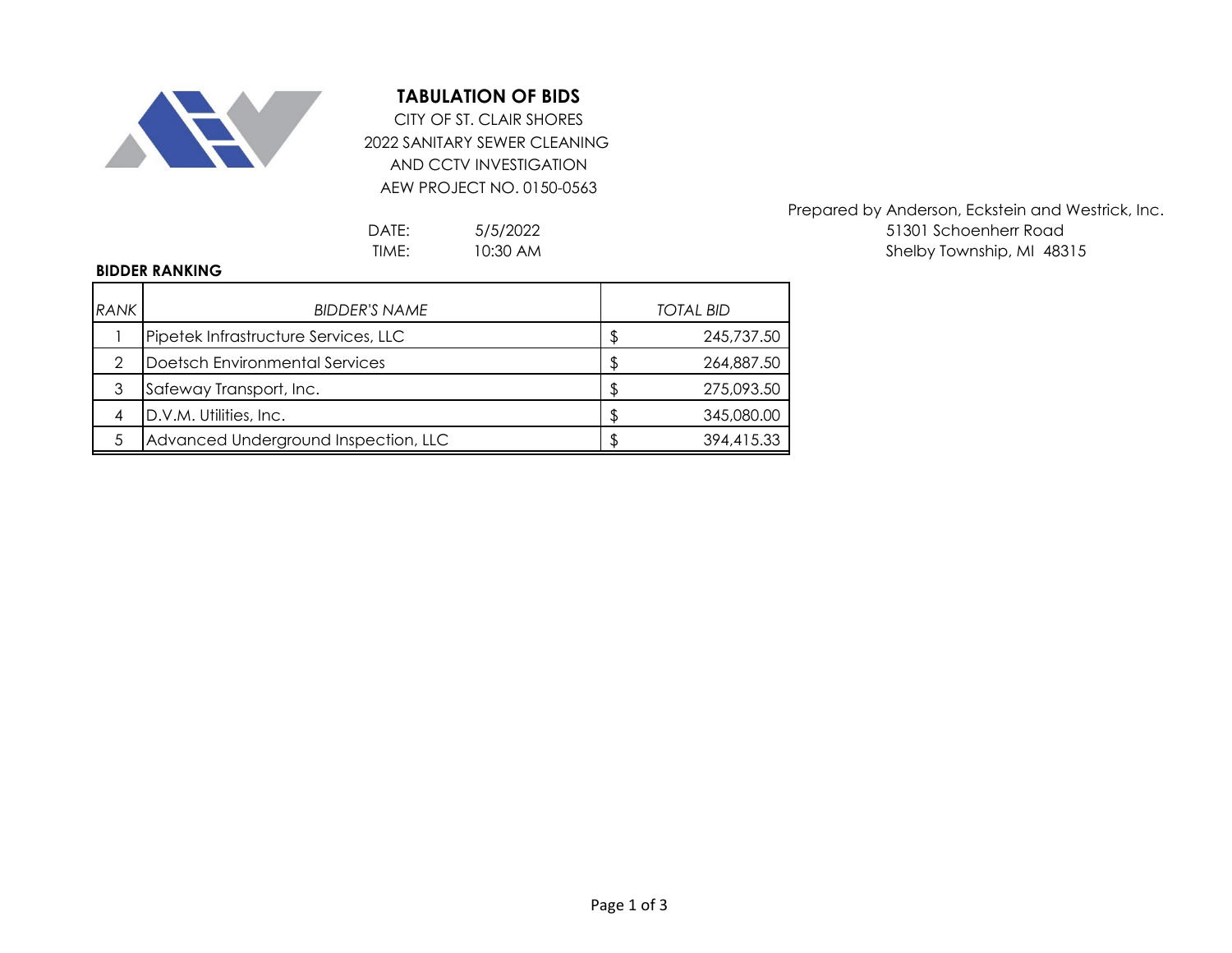|      |                                                                      | <b>TOTAL AMOUNT BID   \$</b> |       |                                | 245,737.50 | -S                      | 264,887.50 | -\$                  | 275,093.50 |
|------|----------------------------------------------------------------------|------------------------------|-------|--------------------------------|------------|-------------------------|------------|----------------------|------------|
|      |                                                                      |                              |       |                                |            |                         |            |                      |            |
| 14.  | _Deliverables                                                        |                              | LS.   | 1,000.00                       | 1,000.00   | 5,000.00                | 5,000.00   | 2,500.00             | 2,500.00   |
| 13.  | _Traffic Control, Minor Street                                       |                              | LS.   | 5,000.00                       | 5,000.00   | 20,000.00<br>20,000.00  |            | 3,000.00             | 3,000.00   |
| 12.  | _Traffic Control, Major Street                                       | $\mathbf{1}$                 | LS.   | 5,000.00                       | 5,000.00   | 20,000.00               | 20,000.00  | 13,000.00            | 13,000.00  |
| 11.  | _Cutting Service Lead Protrusions                                    | 10                           | Ea    | 10.00                          | 100.00     | 10.00                   | 100.00     | 50.00                | 500.00     |
| 10.  | _Removal of Mineral Deposits                                         | 50                           | Ea    | 50.00                          | 2,500.00   | 10.00                   | 500.00     | 100.00               | 5,000.00   |
| 9.   | Final TV Investigation and Log, 15-21 inch Sanitary Sewers           | 4,350                        | Ft.   | 0.95                           | 4,132.50   | 0.75                    | 3,262.50   | 1.00                 | 4,350.00   |
| 8.   | _Final TV Investigation and Log, 06-12 inch Sanitary Sewers          | 99,800                       | Ft.   | 0.85                           | 84,830.00  | 0.75                    | 74,850.00  | 1.00                 | 99,800.00  |
| 7.   | Extra Heavy Cleaning                                                 | 40                           | Hr    | 225.00                         | 9,000.00   | 200.00                  | 8,000.00   | 250.00               | 10,000.00  |
| 6.   | Heavy Cleaning 15-21 inch Sanitary Sewers                            | 1,100                        | Ft.   | 0.50                           | 550.00     | 0.50                    | 550.00     | 1.82                 | 2,002.00   |
| 5.   | _Heavy Cleaning 06-12 inch Sanitary Sewers                           | 24,950                       | Ft.   | 0.50                           | 12,475.00  | 0.50<br>12,475.00       |            | 1.50                 | 37,425.00  |
| 4.   | _Cleaning 15-21 inch Sanitary Sewers                                 | 4,350                        | Ft.   | 1.00                           | 4,350.00   | 1.00<br>4,350.00        |            | 1.07                 | 4,654.50   |
| 3.   | Cleaning 06-12 inch Sanitary Sewers                                  | 99,800                       | Ft.   | 1.00                           | 99,800.00  | 1.00<br>99,800.00       |            | 0.75                 | 74,850.00  |
| 2.   | Permit Fees                                                          |                              | LS    | 10,000.00                      | 10,000.00  | 10,000.00               | 10,000.00  | 10,000.00            | 10,000.00  |
|      | _Bonds, Insurance and Initial Set-up Expense, Max 3%                 |                              | LS.   | 7,000.00                       | 7,000.00   | 6,000.00                | 6,000.00   | 8,012.00             | 8,012.00   |
| No.  | Description                                                          | Estimated<br>Quantity        | Units | Unit Price                     | Amount     | Unit Price              | Amount     | Unit Price           | Amount     |
| Item | AEW PROJECT NO. 0150-0563                                            |                              |       | Livonia, MI 48150              |            | Warren, MI 48089        |            | Romulus, MI 48174    |            |
|      | AND CCTV INVESTIGATION                                               |                              |       | 12119 Levan Road               |            | 21221 Mullin            |            | 27980 Northline Road |            |
|      | Pipetek Infrastructure Services, LLC<br>2022 SANITARY SEWER CLEANING |                              |       | Doetsch Environmental Services |            | Safeway Transport, Inc. |            |                      |            |
|      | <b>TABULATION OF BIDS</b><br>CITY OF ST. CLAIR SHORES                |                              |       |                                |            |                         |            |                      |            |